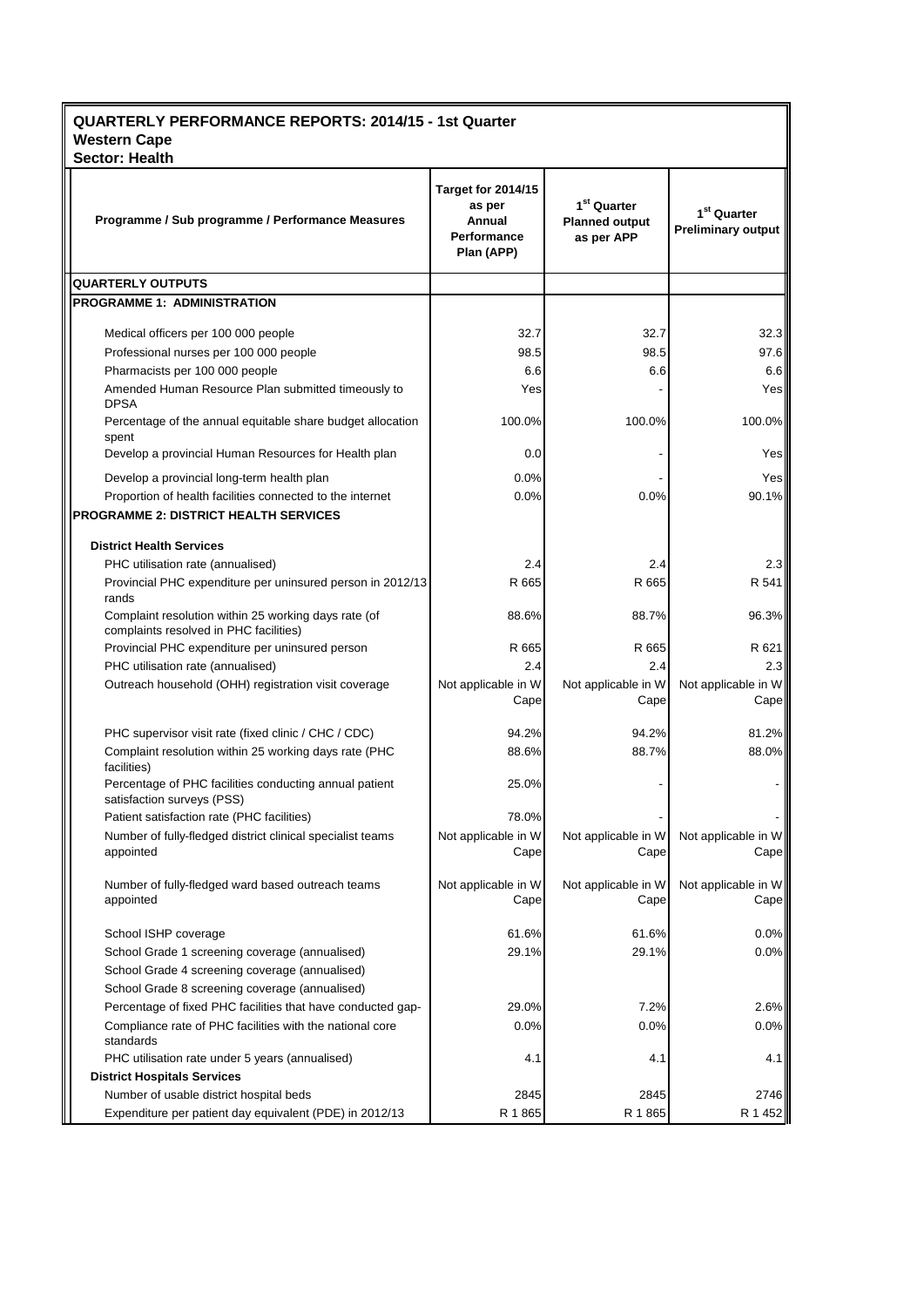| Programme / Sub programme / Performance Measures                                                                                           | <b>Target for 2014/15</b><br>as per<br>Annual<br>Performance<br>Plan (APP) | 1 <sup>st</sup> Quarter<br><b>Planned output</b><br>as per APP | 1 <sup>st</sup> Quarter<br><b>Preliminary output</b> |
|--------------------------------------------------------------------------------------------------------------------------------------------|----------------------------------------------------------------------------|----------------------------------------------------------------|------------------------------------------------------|
| Patient satisfaction rate (district hospitals)                                                                                             | 89.0%                                                                      |                                                                |                                                      |
| Average length of stay (district hospitals)                                                                                                | 3.2                                                                        | 3.2                                                            | 3.1                                                  |
| Inpatient bed utilisation rate (district hospitals)                                                                                        | 83.4%                                                                      | 83.4%                                                          | 88.7%                                                |
| Expenditure per patient day equivalent (PDE) (district<br>hospitals)                                                                       | R 1865                                                                     | R 1865                                                         | R 1 665                                              |
| Complaint resolution within 25 working days rate (district                                                                                 | 78.4%                                                                      | 78.4%                                                          | 90.8%                                                |
| Mental health admission rate (district hospitals)                                                                                          | Not applicable                                                             | Not applicable                                                 | 3.7%                                                 |
| Patient satisfaction rate (district hospitals)                                                                                             | 89.0%                                                                      |                                                                |                                                      |
| Percentage of hospitals that have conducted gap-<br>assessments for compliance against the national core<br>standards (district hospitals) | 76.5%                                                                      | 20.6%                                                          | 8.8%                                                 |
| Percentage of hospitals assessed as compliant with the<br>extreme measures of the national core standards (district)<br>hospitals)         | 0.0%                                                                       | 0.0%                                                           | 0.0%                                                 |
| Mortality and morbidity review rate (district hospitals)<br><b>HAST</b>                                                                    | 93.5%                                                                      | 94.1%                                                          | 90.0%                                                |
| HIV prevalence in women aged $15 - 24$ years                                                                                               | 10.4%                                                                      |                                                                |                                                      |
| Total clients remaining on ART (TROA) at end of reporting                                                                                  | 174868                                                                     | 149265                                                         | 156758                                               |
| Number of medical male circumcisions conducted                                                                                             | 21502                                                                      | 5376                                                           | 4251                                                 |
| TB (new pulmonary) defaulter rate                                                                                                          | 7.1%                                                                       | 7.1%                                                           | 8.0%                                                 |
| TB AFB sputum result turn-around time under 48 hours rate                                                                                  | 69.9%                                                                      | 69.9%                                                          | 72.2%                                                |
| TB new client treatment success rate                                                                                                       | 85.5%                                                                      | 85.5%                                                          | 79.6%                                                |
| HIV testing coverage 15 - 49 years (annualised)                                                                                            | 30.7%                                                                      | 30.7%                                                          | 29.4%                                                |
| TB (new pulmonary) cure rate                                                                                                               | 82.5%                                                                      | 82.5%                                                          | 82.0%                                                |
| TB MDR confirmed treatment initiation rate                                                                                                 | 0.0%                                                                       | 0.0%                                                           | 0.0%                                                 |
| Male condom distribution coverage (annualised)                                                                                             | 56.9                                                                       | 56.9                                                           | 51.6                                                 |
| <b>MCWH &amp; N</b>                                                                                                                        | 0.0%                                                                       | 0.0%                                                           | 0.0%                                                 |
| Immunisation coverage under 1 year                                                                                                         | 91.9%                                                                      | 91.9%                                                          | 88.1%                                                |
| Maternal mortality in facility ratio (MMR)                                                                                                 | 61                                                                         |                                                                | 19                                                   |
| Immunisation coverage under 1 year (annualised)                                                                                            | 91.9%                                                                      | 91.9%                                                          | 88.1%                                                |
| Vitamin A coverage 12 – 59 months (annualised)<br>Deworming 12 - 59 months coverage (annualised)                                           | 44.8%<br>30.2%                                                             | 44.8%<br>30.2%                                                 | 47.7%<br>42.9%                                       |
| Child under 2 years underweight for age incidence<br>(annualised)                                                                          | 18                                                                         | 18                                                             | 18                                                   |
| Measles 1st dose under 1 year coverage (annualised)                                                                                        | 92.0%                                                                      | 92.0%                                                          | 91.8%                                                |
| Pneumococcal vaccine (PCV) 3rd dose coverage<br>(annualised)                                                                               | 92.1%                                                                      | 92.1%                                                          | 89.9%                                                |
| Rotavirus (RV) 2nd dose coverage (annualised)                                                                                              | 91.5%                                                                      | 91.5%                                                          | 89.1%                                                |
| Cervical cancer screening coverage (annualised)                                                                                            | 57.0%                                                                      | 57.0%                                                          | 54.2%                                                |
| HPV vaccine coverage amongst Grade 4 girls                                                                                                 | 0.0%                                                                       | 0.0%                                                           | 83.5%                                                |
| Antenatal 1st visit before 20 weeks rate                                                                                                   | 64.0%                                                                      | 64.0%                                                          | 62.5%                                                |
| Infant given NVP within 72 hours after birth uptake rate                                                                                   | 98.6%                                                                      | 98.6%                                                          | 99.2%                                                |
| Infant 1st PCR test positive around 6 weeks rate                                                                                           | 1.7%                                                                       | 1.7%                                                           | 2.1%                                                 |
| Couple year protection rate (annualised)                                                                                                   | 61.3%                                                                      |                                                                | 58.6%                                                |
| Maternal mortality in facility ratio (MMR)                                                                                                 | 61                                                                         |                                                                | 19                                                   |
| Delivery in facility under 18 years rate<br>Child under 1 year mortality in facility rate (annualised)                                     | 6.6%<br>10                                                                 |                                                                | 5.8%<br>11                                           |
| Inpatient death under 5 years rate                                                                                                         | 1.3%                                                                       |                                                                | 1.2%                                                 |
| Child under 5 years severe acute malnutrition case fatality                                                                                | 3.1%                                                                       |                                                                | 2.8%                                                 |
| rate                                                                                                                                       |                                                                            |                                                                |                                                      |
| Child under 5 years diarrhoea case fatality rate                                                                                           | 0.2%                                                                       |                                                                | 0.1%                                                 |
| Child under 5 years pneumonia case fatality rate                                                                                           | 0.5%                                                                       |                                                                | 0.7%                                                 |
| <b>Disease Prevention and Control</b>                                                                                                      |                                                                            |                                                                |                                                      |
| Malaria case fatality rate                                                                                                                 | 0.0%                                                                       |                                                                | 0.0%                                                 |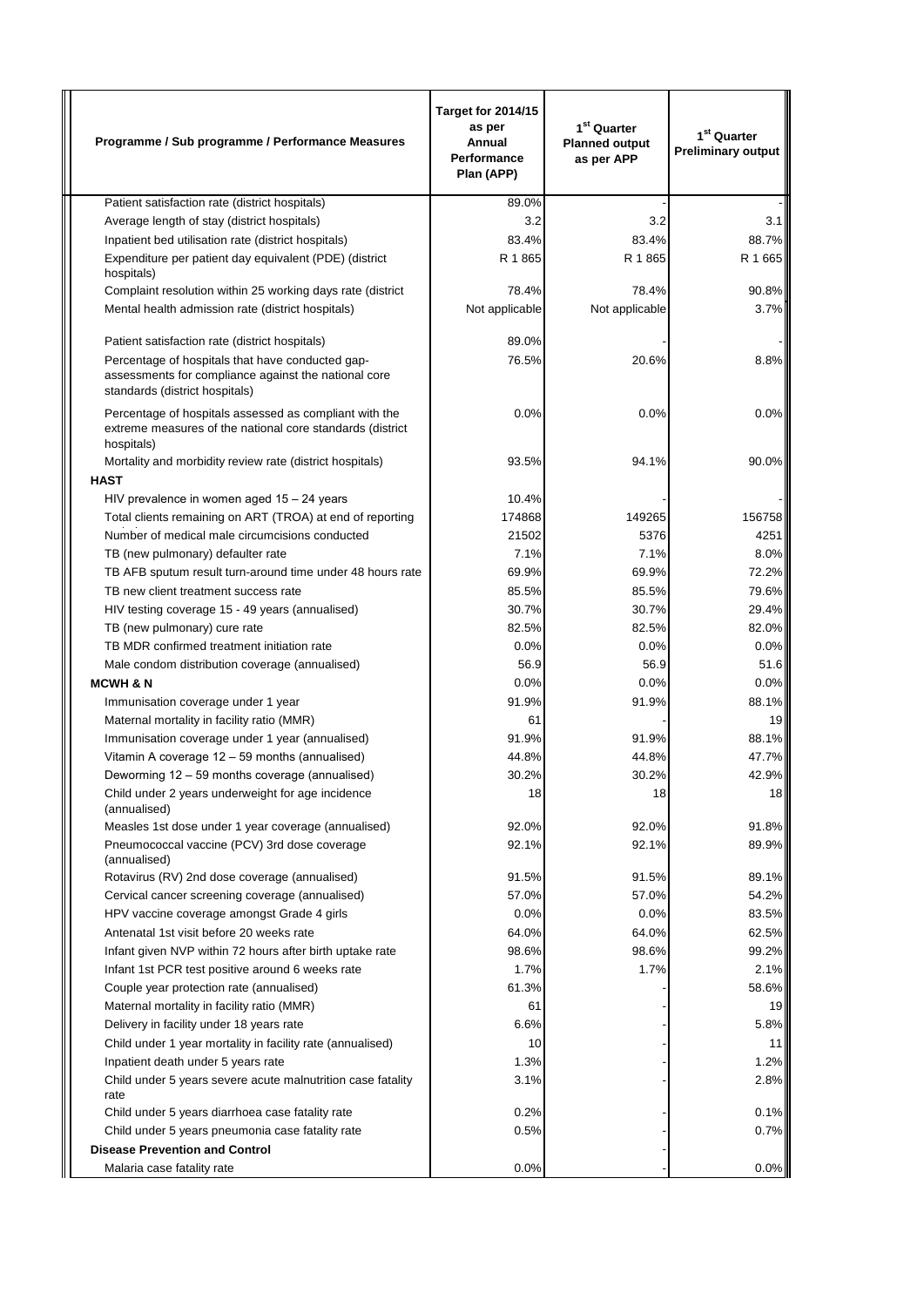| Programme / Sub programme / Performance Measures                                      | <b>Target for 2014/15</b><br>as per<br>Annual<br>Performance<br>Plan (APP) | $1st$ Quarter<br><b>Planned output</b><br>as per APP | 1 <sup>st</sup> Quarter<br><b>Preliminary output</b> |
|---------------------------------------------------------------------------------------|----------------------------------------------------------------------------|------------------------------------------------------|------------------------------------------------------|
| Cataract surgery rate in uninsured population (annualised)                            | 1724                                                                       | 1909                                                 | 1551                                                 |
| Hypertension incidence (annualised)                                                   | 1091.5%                                                                    |                                                      |                                                      |
| Diabetes incidence (annualised)                                                       | 150.6%                                                                     |                                                      |                                                      |
| Malaria case fatality rate                                                            | 0.0%                                                                       |                                                      | 0.0%                                                 |
| Cataract surgery rate in uninsured population (annualised)                            | 1724                                                                       | 1909                                                 | 1551                                                 |
| <b>PROGRAMME 3: EMERGENCY MEDICAL SERVICES</b>                                        |                                                                            |                                                      |                                                      |
| Rostered ambulances per 10 000 people                                                 | 0.27                                                                       | 0.27                                                 | 0.27                                                 |
| EMS P1 urban response under 15 minutes rate                                           | 75.0%                                                                      | 75.0%                                                | 58.2%                                                |
| EMS P1 rural response under 40 minutes rate                                           | 90.0%                                                                      | 90.0%                                                | 82.1%                                                |
| Percentage of ambulance patients transferred between<br>facilities                    | 22.8%                                                                      | 22.8%                                                | 22.9%                                                |
| EMS operational ambulance coverage                                                    | 0.41                                                                       | 0.41                                                 | 0.40                                                 |
| EMS P1 urban response under 15 minutes rate                                           | 75.0%                                                                      | 75.0%                                                | 58.2%                                                |
| EMS P1 rural response under 40 minutes rate                                           | 90.0%                                                                      | 90.0%                                                | 82.1%                                                |
| EMS P1 call response under 60 minutes rate                                            | 80.0%                                                                      | 80.0%                                                | 95.3%                                                |
| Total number of EMS emergency cases                                                   | 538 368                                                                    | 134 592                                              | 129938                                               |
| EMS all calls response under 60 minutes rate                                          | 80.0%                                                                      | 80.0%                                                | 78.0%                                                |
| <b>PROGRAMME 4: PROVINCIAL HOSPITAL SERVICES</b>                                      |                                                                            |                                                      |                                                      |
| <b>General (Regional) Hospitals</b>                                                   |                                                                            |                                                      |                                                      |
| Number of usable beds (regional hospitals)                                            | 1 3 7 5                                                                    | 1 3 7 5                                              | 1375                                                 |
| Delivery by caesarean section rate (regional hospitals)                               | 40.1%                                                                      | 40.6%                                                | 41.0%                                                |
| Expenditure per patient day equivalent (PDE) in 2012/13<br>rands (regional hospitals) | R 2 2 8 3                                                                  | R 2646                                               | R 2 003                                              |
| Inpatient bed utilisation rate (regional hospitals)                                   | 85.6%                                                                      | 85.8%                                                | 87.9%                                                |
| Average length of stay (regional hospitals)                                           | 3.8                                                                        | 3.8                                                  | 3.9                                                  |
| Mortality and morbidity review rate (regional hospitals)                              | 100.0%                                                                     | 100.0%                                               | 101.2%                                               |
| Average length of stay (regional hospitals)                                           | 3.8                                                                        | 3.8                                                  | 3.9                                                  |
| Inpatient bed utilisation rate (regional hospitals)                                   | 85.6%                                                                      | 85.8%                                                | 87.9%                                                |
| Expenditure per patient day equivalent (PDE) (regional<br>hospitals)                  | R 2 618                                                                    | R 2 646                                              | R 2 297                                              |
| Complaint resolution within 25 working days rate (regional<br>hospitals)              | 92.7%                                                                      | 92.2%                                                | 94.7%                                                |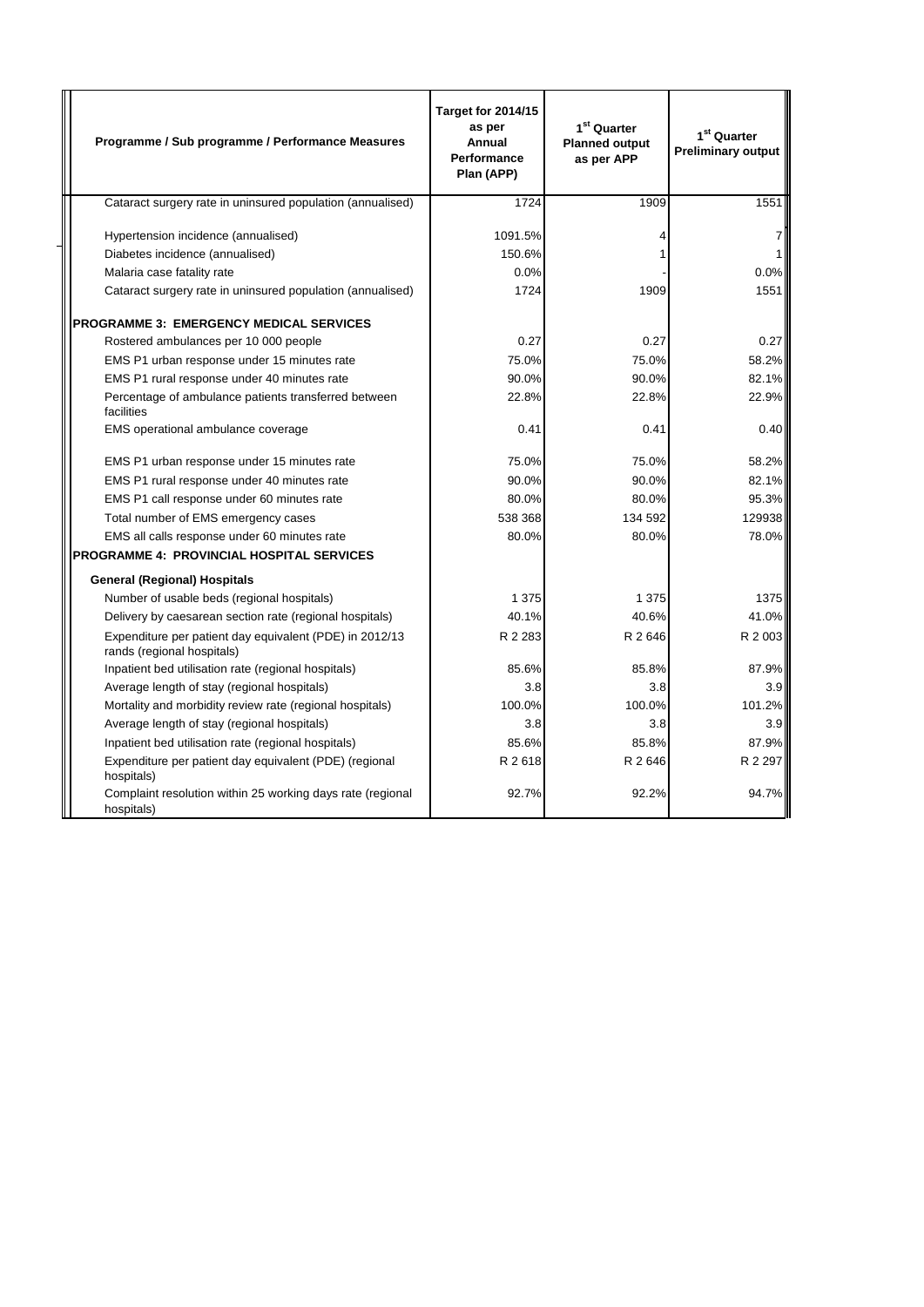| Programme / Sub programme / Performance Measures                                                                                                      | <b>Target for 2014/15</b><br>as per<br>Annual<br>Performance<br>Plan (APP) | 1 <sup>st</sup> Quarter<br><b>Planned output</b><br>as per APP | 1 <sup>st</sup> Quarter<br><b>Preliminary output</b> |
|-------------------------------------------------------------------------------------------------------------------------------------------------------|----------------------------------------------------------------------------|----------------------------------------------------------------|------------------------------------------------------|
| Mental health admission rate (regional hospitals)                                                                                                     | 1.7%                                                                       | 1.6%                                                           | 1.7%                                                 |
| Patient satisfaction rate (regional hospitals)                                                                                                        | 85.7%                                                                      |                                                                |                                                      |
| Percentage of hospitals that have conducted gap-<br>assessments f or compliance against the national core<br>(Regional standards (regional hospitals) | 100.0%                                                                     | 0.0%                                                           | 0.0%                                                 |
| Percentage of hospitals assessed as compliant with the<br>extreme measures of national core standards (regional<br>hospitals)                         | 0.0%                                                                       | 0.0%                                                           | 0.0%                                                 |
| <b>Tuberculosis Hospitals</b>                                                                                                                         |                                                                            |                                                                |                                                      |
| Number of usable beds (TB hospitals)                                                                                                                  | 1 0 2 6                                                                    | 1 0 2 6                                                        | 1026                                                 |
| Expenditure per patient day equivalent (PDE) in 2012/13                                                                                               | R 752                                                                      | R 862                                                          | R 740                                                |
| Inpatient bed utilisation rate (TB hospitals)                                                                                                         | 74.0%                                                                      | 74.0%                                                          | 71.0%                                                |
| Average length of stay (TB hospitals)                                                                                                                 | 72.5                                                                       | 72.5                                                           | 77.1                                                 |
| Morbidity and mortality review rate (TB hospitals)                                                                                                    | 100.0%                                                                     | 100.0%                                                         | 138.5%                                               |
| Inpatient bed utilisation rate (TB hospitals)                                                                                                         | 74.0%                                                                      | 74.0%                                                          | 71.0%                                                |
| Expenditure per patient day equivalent (PDE) (TB hospitals)                                                                                           | R 862                                                                      | R 862                                                          | R 849                                                |
| Complaint resolution within 25 working days rate (TB<br>hospitals)                                                                                    | 83.7%                                                                      | 81.8%                                                          | 100.0%                                               |
| Mental health admission rate                                                                                                                          | N/A                                                                        | N/A                                                            | N/A                                                  |
| Patient satisfaction rate (TB hospitals)                                                                                                              | 87.0%                                                                      |                                                                |                                                      |
| Percentage of hospitals that have conducted gap-<br>assessments for compliance against the national core<br>standards (TB hospitals)                  | 66.7%                                                                      | 0.0%                                                           | 0.0%                                                 |
| Percentage of hospitals assessed as compliant with the<br>extreme measures of national core standards (TB hospitals)                                  | 0.0%                                                                       | 0.0%                                                           | 0.0%                                                 |
| <b>Psychiatric Hospitals</b>                                                                                                                          |                                                                            |                                                                |                                                      |
| Number of usable beds (psychiatric hospitals)                                                                                                         | 1698                                                                       | 1698                                                           | 1698                                                 |
| Number of usable beds (step-dow n f acilities)                                                                                                        | 145                                                                        | 145                                                            | 145                                                  |
| Inpatient bed utilisation rate (step-down facilities)                                                                                                 | 84.1%                                                                      | 81.1%                                                          | 86.8%                                                |
| Expenditure per patient day equivalent (PDE) in 2012/13<br>rands (psychiatric hospitals)                                                              | R 1 1 1 9                                                                  | R 1 276                                                        | R 1 058                                              |
| Inpatient bed utilisation rate (psychiatric hospitals)                                                                                                | 89.2%                                                                      | 90.0%                                                          | 88.5%                                                |
| Average length of stay (psychiatric hospitals)                                                                                                        | 89.1                                                                       | 87.1                                                           | 94.6                                                 |
| Mortality and morbidity review rate (psychiatric hospitals)                                                                                           | 100.0%                                                                     | 100.0%                                                         | 100.0%                                               |
| Inpatient bed utilisation rate (psychiatric hospitals)                                                                                                | 89.2%                                                                      | 90.0%                                                          | 88.5%                                                |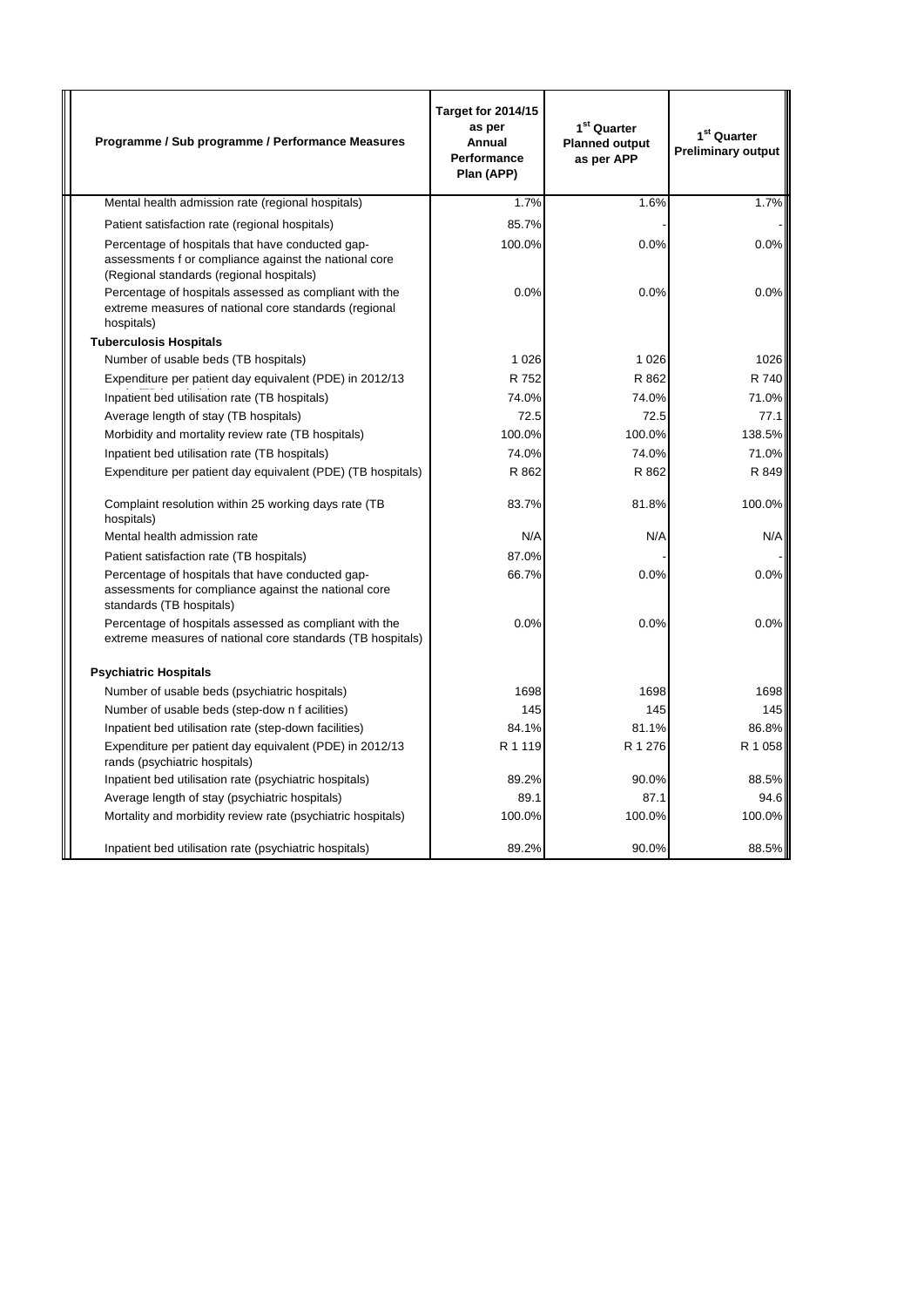| Programme / Sub programme / Performance Measures                                                                                              | <b>Target for 2014/15</b><br>as per<br>Annual<br>Performance<br>Plan (APP) | 1 <sup>st</sup> Quarter<br><b>Planned output</b><br>as per APP | 1 <sup>st</sup> Quarter<br><b>Preliminary output</b> |
|-----------------------------------------------------------------------------------------------------------------------------------------------|----------------------------------------------------------------------------|----------------------------------------------------------------|------------------------------------------------------|
| Expenditure per patient day equivalent (PDE) (psychiatric                                                                                     | R 1 328                                                                    | R 1 326                                                        | R 1 214                                              |
| hospitals)                                                                                                                                    |                                                                            | 95.8%                                                          | 100.0%                                               |
| Complaint resolution within 25 working days rate (psychiatric<br>hospitals)                                                                   | 96.8%                                                                      |                                                                |                                                      |
| Mental health admission rate                                                                                                                  | N/A                                                                        | N/A                                                            | N/A                                                  |
| Patient satisfaction rate (psychiatric hospitals)                                                                                             | 91.8%                                                                      |                                                                |                                                      |
| Percentage of hospitals that have conducted gap-<br>assessments for compliance against the national core<br>standards (psychiatric hospitals) | 100.0%                                                                     | 0.0%                                                           | 0.0%                                                 |
| Percentage of hospitals assessed as compliant with the<br>extreme measures of national core standards (psychiatric<br>hospitals)              | 0.0%                                                                       | 0.0%                                                           | 0.0%                                                 |
| <b>Rehabilitation Services</b>                                                                                                                |                                                                            |                                                                |                                                      |
| Number of usable beds (rehabilitation hospitals)                                                                                              | 156                                                                        | 156                                                            | 156                                                  |
| Expenditure per patient day equivalent (PDE) in 2012/13<br>rands (rehabilitation hospitals)                                                   | R 2 387                                                                    | R 2 737                                                        | R 2 0 9 1                                            |
| Inpatient bed utilisation rate (rehabilitation hospitals)                                                                                     | 75.9%                                                                      | 76.1%                                                          | 78.2%                                                |
| Average length of stay (rehabilitation hospitals)                                                                                             | 48.3                                                                       | 49.1                                                           | 58.0                                                 |
| Morbidity and mortality review rate (rehabilitation hospitals)                                                                                | 100.0%                                                                     | 100.0%                                                         | 100.0%                                               |
| Inpatient bed utilisation rate (rehabilitation hospitals)                                                                                     | 75.9%                                                                      | 76.1%                                                          | 78.2%                                                |
| Expenditure per patient day equivalent (PDE) (rehabilitation<br>hospitals)                                                                    | R 2 737                                                                    | R 2 737                                                        | R 2 3 9 8                                            |
| Complaint resolution within 25 working days rate<br>(rehabilitation hospitals)                                                                | 100.0%                                                                     | 100.0%                                                         | 100.0%                                               |
| Mental health admission rate (rehabilitation hospitals)                                                                                       | N/A                                                                        | N/A                                                            | N/A                                                  |
| Patient satisfaction rate (rehabilitation hospitals)                                                                                          | 91.8%                                                                      |                                                                |                                                      |
| Percentage of hospitals that have conducted gap-<br>assessments against the national core standards<br>(rehabilitation hospitals)             | 100.0%                                                                     | 0.0%                                                           | 0.0%                                                 |
| Percentage of hospitals assessed as compliant with the<br>extreme measures of national core standards (rehabilitation<br>hospitals)           | 0.0%                                                                       | 0.0%                                                           | 0.0%                                                 |
| <b>Dental Training Hospitals</b>                                                                                                              |                                                                            |                                                                |                                                      |
| Number of oral health patient visits per annum                                                                                                | 112010                                                                     | 31997                                                          | 33891                                                |
| Number of removable oral health prosthetic devices<br>manufactured (dentures)                                                                 | 4220                                                                       | 1200                                                           | 1104                                                 |
| PROGRAMME 5: CENTRAL HOSPITAL SERVICES                                                                                                        |                                                                            |                                                                |                                                      |
| <b>Central Hospital Services</b>                                                                                                              |                                                                            |                                                                |                                                      |
| Delivery by caesarean section rate (central hospitals)                                                                                        | 49.2%                                                                      | 49.1%                                                          | 48.4%                                                |
| Number of usable beds (central hospitals)                                                                                                     | 2 3 5 9                                                                    | 2 3 5 9                                                        | 2359                                                 |
| Inpatient bed utilisation rate (central hospitals)                                                                                            | 85.6%                                                                      | 85.6%                                                          | 85.1%                                                |
| Expenditure per patient day equivalent (PDE) in 2012/13<br>rands (central hospitals)                                                          | R 3 694                                                                    | R 3 694                                                        | R 3 662                                              |
| Average length of stay (central hospitals)                                                                                                    | 6.1                                                                        | 6.1                                                            | 6.2                                                  |
| Morbidity and mortality review rate (central hospitals)                                                                                       | 86.7%                                                                      | 87.0%                                                          | 71.7%                                                |
| Average length of stay (central hospitals)                                                                                                    | 6.1                                                                        | 6.1                                                            | 6.2                                                  |
| Inpatient bed utilisation rate (central hospitals)                                                                                            | 85.6%                                                                      | 85.6%                                                          | 85.1%                                                |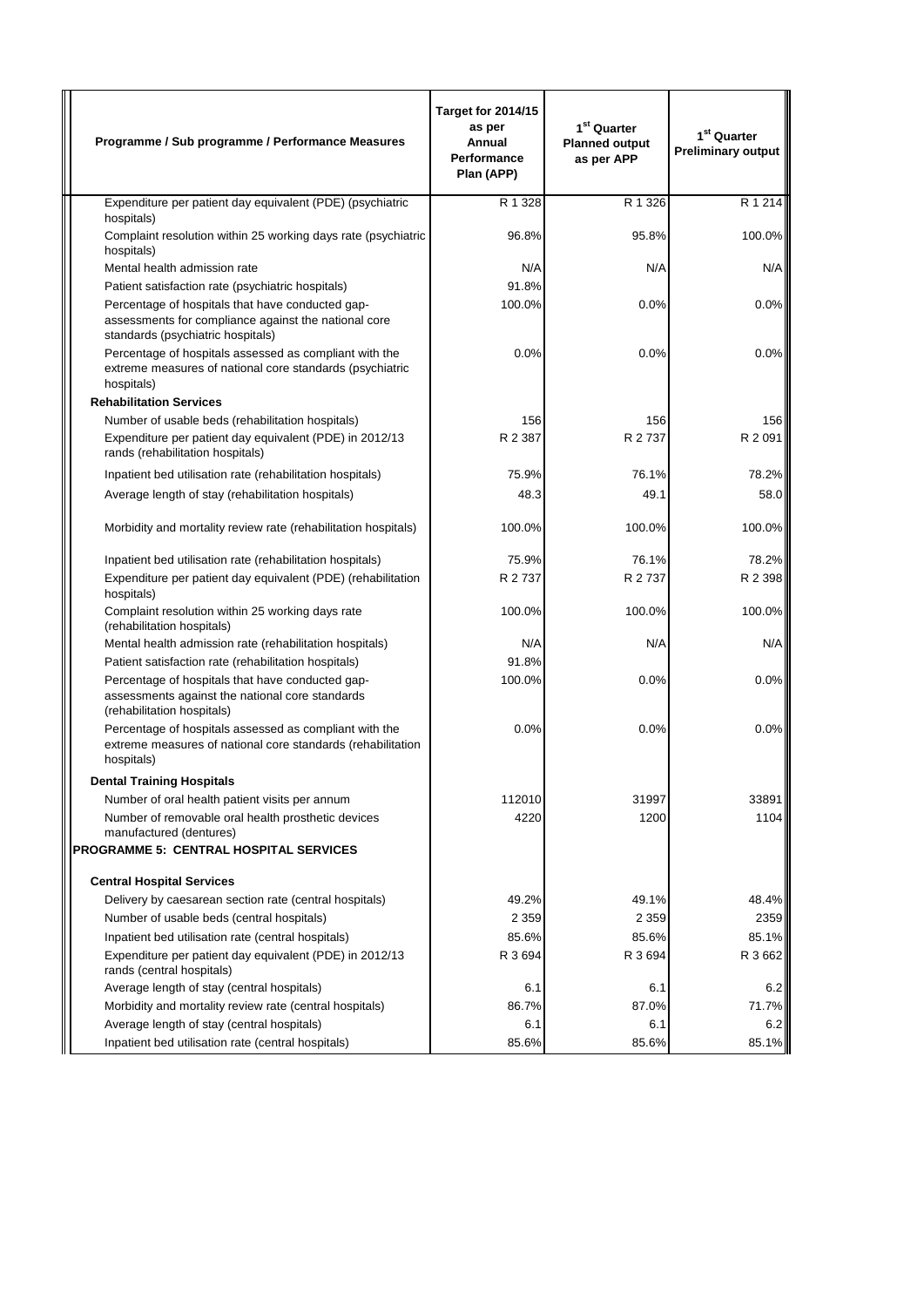| Programme / Sub programme / Performance Measures                                                                                            | <b>Target for 2014/15</b><br>as per<br>Annual<br><b>Performance</b><br>Plan (APP) | 1 <sup>st</sup> Quarter<br><b>Planned output</b><br>as per APP | 1 <sup>st</sup> Quarter<br><b>Preliminary output</b> |
|---------------------------------------------------------------------------------------------------------------------------------------------|-----------------------------------------------------------------------------------|----------------------------------------------------------------|------------------------------------------------------|
| Expenditure per patient day equivalent (PDE) (central                                                                                       | R 4 236                                                                           | R 4 236                                                        | R 4 200                                              |
| hospitals)<br>Complaint resolution within 25 working days rate (central<br>hospitals)                                                       | 82.5%                                                                             | 82.2%                                                          | 84.0%                                                |
| Mental health admission rate (central hospitals)                                                                                            | 1.4%                                                                              | 1.4%                                                           | 1.5%                                                 |
| Patient satisfaction rate (central hospitals) Numerator                                                                                     | 91.0%                                                                             |                                                                |                                                      |
| Percentage of hospitals that have conducted gap-<br>assessments f or compliance against the national core<br>standards (central hospitals)  | 100.0%                                                                            | 0.0%                                                           | 0.0%                                                 |
| Percentage of hospitals assessed as compliant with the<br>extreme measures of national core standards (central<br>hospitals)                | 0.0%                                                                              | 0.0%                                                           | 0.0%                                                 |
| <b>Groote Schuur Hospital</b>                                                                                                               |                                                                                   |                                                                |                                                      |
| Delivery by caesarean section rate (Groote Schuur Hospital)                                                                                 | 57.0%                                                                             | 57.0%                                                          | 59.8%                                                |
| Number of usable beds (Groote Schuur Hospital)                                                                                              | 975                                                                               | 975                                                            | 975                                                  |
| Inpatient bed utilisation rate (Groote Schuur Hospital)                                                                                     | 85.0%                                                                             | 85.0%                                                          | 84.9%                                                |
| Expenditure per patient day equivalent (PDE) in 2012/13<br>rands (Groote Schuur Hospital) Numerator                                         | R 4 030                                                                           | R 4 030                                                        | R 3 645                                              |
| Average length of stay (Groote Schuur Hospital)                                                                                             | 6.0                                                                               | 6.0                                                            | 6.2                                                  |
| Mortality and morbidity review rate (Groote Schuur Hospital)                                                                                | 90.0%                                                                             | 90.0%                                                          | 75.0%                                                |
| Average length of stay (Groote Schuur Hospital)                                                                                             | 6.0                                                                               | 6.0                                                            | 6.2                                                  |
| Inpatient bed utilisation rate (Groote Schuur Hospital)                                                                                     | 85.0%                                                                             | 85.0%                                                          | 84.9%                                                |
| Expenditure per patient day equivalent (PDE) (Groote<br>Schuur Hospital)                                                                    | R 4 622                                                                           | R 4 622                                                        | R 4 180                                              |
| Complaint resolution within 25 working days rate (Groote<br>Schuur Hospital)                                                                | 85.0%                                                                             | 84.9%                                                          | 83.1%                                                |
| Mental health admission rate (Groote Schuur Hospital)                                                                                       | 2.7%                                                                              | 2.7%                                                           | 2.8%                                                 |
| Patient satisf action rate (Groote Schuur Hospital)                                                                                         | 90.0%                                                                             |                                                                |                                                      |
| Hospital conducted a gap-assessments f or compliance<br>against the national core standards (Groote Schuur Hospital)                        | Yes                                                                               | No                                                             | No                                                   |
| Hospital assessed as compliant with the extreme measures<br>of the national core standards (Groote Schuur Hospital)<br>Quarterly<br>Element | 0.00                                                                              | 0.00                                                           | No                                                   |
| <b>Tygerberg Hospital</b>                                                                                                                   |                                                                                   |                                                                |                                                      |
| Delivery by caesarean section rate (Tygerberg Hospital)<br>Number of usable beds (Tygerberg Hospital)                                       | 46.0%<br>1 3 8 4                                                                  | 46.0%<br>1 3 8 4                                               | 43.8%<br>1384                                        |
| Inpatient bed utilisation rate (Tygerberg Hospital)                                                                                         | 86.0%                                                                             | 86.0%                                                          | 85.3%                                                |
| Expenditure per patient day equivalent (PDE) in 2012/13<br>rands (Tygerberg Hospital)                                                       | R 3 433                                                                           | R 3 433                                                        | R 3 677                                              |
| Average length of stay (Tygerberg Hospital)                                                                                                 | 6.1                                                                               | 6.1                                                            | 6.2                                                  |
| Mortality and morbidity review rate (Tygerberg Hospital)                                                                                    | 84.0%                                                                             | 84.6%                                                          | 69.2%                                                |
| Average length of stay (Tygerberg Hospital)                                                                                                 | 6.1                                                                               | 6.1                                                            | 6.2                                                  |
| Inpatient bed utilisation rate (Tygerberg Hospital)                                                                                         | 86.0%                                                                             | 86.0%                                                          | 85.3%                                                |
| Expenditure per patient day equivalent (PDE) (Tygerberg<br>Hospital)                                                                        | R 3 937                                                                           | R 3 937                                                        | R 4 216                                              |
| Complaint resolution within 25 working days rate (Tygerberg<br>Hospital)                                                                    | 80.0%                                                                             | 79.6%                                                          | 84.9%                                                |
| Mental health admission rate (Tygerberg Hospital)<br>Patient satisfaction rate (Tygerberg Hospital)                                         | 0.5%<br>95.0%                                                                     | 0.5%                                                           | 0.5%                                                 |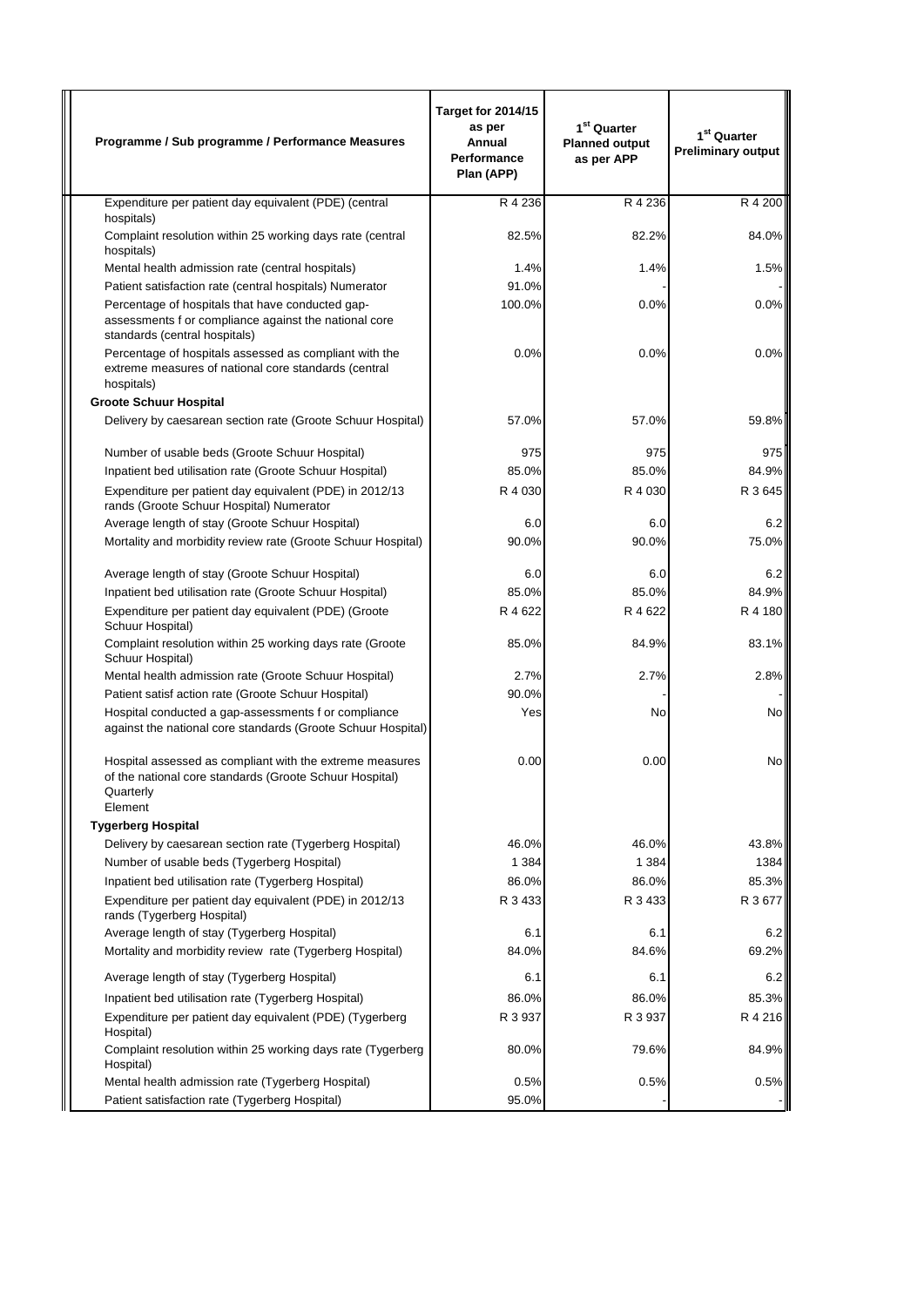| Programme / Sub programme / Performance Measures                                                                | <b>Target for 2014/15</b><br>as per<br>Annual<br>Performance<br>Plan (APP) | 1 <sup>st</sup> Quarter<br><b>Planned output</b><br>as per APP | 1 <sup>st</sup> Quarter<br><b>Preliminary output</b> |
|-----------------------------------------------------------------------------------------------------------------|----------------------------------------------------------------------------|----------------------------------------------------------------|------------------------------------------------------|
| Hospital conducted a gap-assessments for compliance<br>against the national core standards (Tygerberg Hospital) | Yes                                                                        | No                                                             | <b>No</b>                                            |
| Hospital assessed as compliant with the extreme measures<br>of the national core standards (Tygerberg Hospital) | 0.00                                                                       | 0.00                                                           | <b>No</b>                                            |
| <b>Provincial Tertiary Hospital Services (RCWMCH)</b>                                                           |                                                                            |                                                                |                                                      |
| Delivery by caesarean section rate (RCWMCH)                                                                     | Not applicable                                                             | Not applicable                                                 | Not applicable                                       |
| Number of usable beds (RCWMCH)                                                                                  | 272                                                                        | 272                                                            | 272                                                  |
| Inpatient bed utilisation rate (RCWMCH)                                                                         | 85.0%                                                                      | 85.0%                                                          | 87.5%                                                |
| Expenditure per patient day equivalent (PDE) in 2012/13<br>rands (in RCWMCH)                                    | R 3 954                                                                    | R 3 954                                                        | R 3 450                                              |
| Average length of stay (RCWMCH)                                                                                 | 3.7                                                                        | 3.7                                                            | 3.8                                                  |
| Mortality and morbidity review rate (RCWMCH)                                                                    | 100.0%                                                                     | 100.0%                                                         | 100.0%                                               |
| Average length of stay (RCWMCH)                                                                                 | 3.7                                                                        | 3.7                                                            | 3.8                                                  |
| Inpatient bed utilisation rate (RCWMCH)                                                                         | 85.0%                                                                      | 85.0%                                                          | 87.5%                                                |
| Expenditure per patient day equivalent (PDE) (RCWMCH)                                                           | R 4 534                                                                    | R 4 534                                                        | R 3 957                                              |
| Complaint resolution within 25 working days rate<br>(RCWMCH)                                                    | 90.0%                                                                      | 90.6%                                                          | 87.5%                                                |
| Mental health admission rate (RCWMCH)                                                                           | N/A                                                                        | N/A                                                            | $\overline{0}$                                       |
| Patient satisfaction rate (RCWMCH)                                                                              | 94%                                                                        | 0%                                                             | 0%                                                   |
| Hospital conducted a gap-assessments f or compliance<br>against the national core standards (RCWMCH Hospital)   | Yes                                                                        | No                                                             | <b>No</b>                                            |
| Hospital assessed as compliant with the extreme measures<br>of the national core standards (RCWMCH Hospital)    | 0                                                                          | 0                                                              | No                                                   |
| PROGRAMME 6: HEALTH SCIENCES AND TRAINING (HST)                                                                 |                                                                            |                                                                |                                                      |
| Basic nurse students graduating (at nursing college and                                                         | 600                                                                        |                                                                |                                                      |
| EMC intake on accredited HPCSA courses                                                                          | 174                                                                        |                                                                |                                                      |
| Intake of Home Community Based Carers (HCBCs)                                                                   | 1200                                                                       |                                                                |                                                      |
| Basic professional nurse students graduating (at nursing                                                        | 240                                                                        |                                                                |                                                      |
| Proportion of bursary holders permanently appointed                                                             | 0                                                                          |                                                                |                                                      |
| Intake of nurse students (1st to 4th year at HEIs and nursing                                                   | 2570                                                                       |                                                                |                                                      |
| Students with bursaries from the province<br>Intake of data capturer interns                                    | 2500<br>140                                                                |                                                                |                                                      |
| Intake of pharmacy assistants                                                                                   | 85                                                                         |                                                                |                                                      |
| Intake of assistant to artisan (ATA) interns                                                                    | 120                                                                        |                                                                |                                                      |
| Intake of HR and finance interns                                                                                | 140                                                                        |                                                                |                                                      |